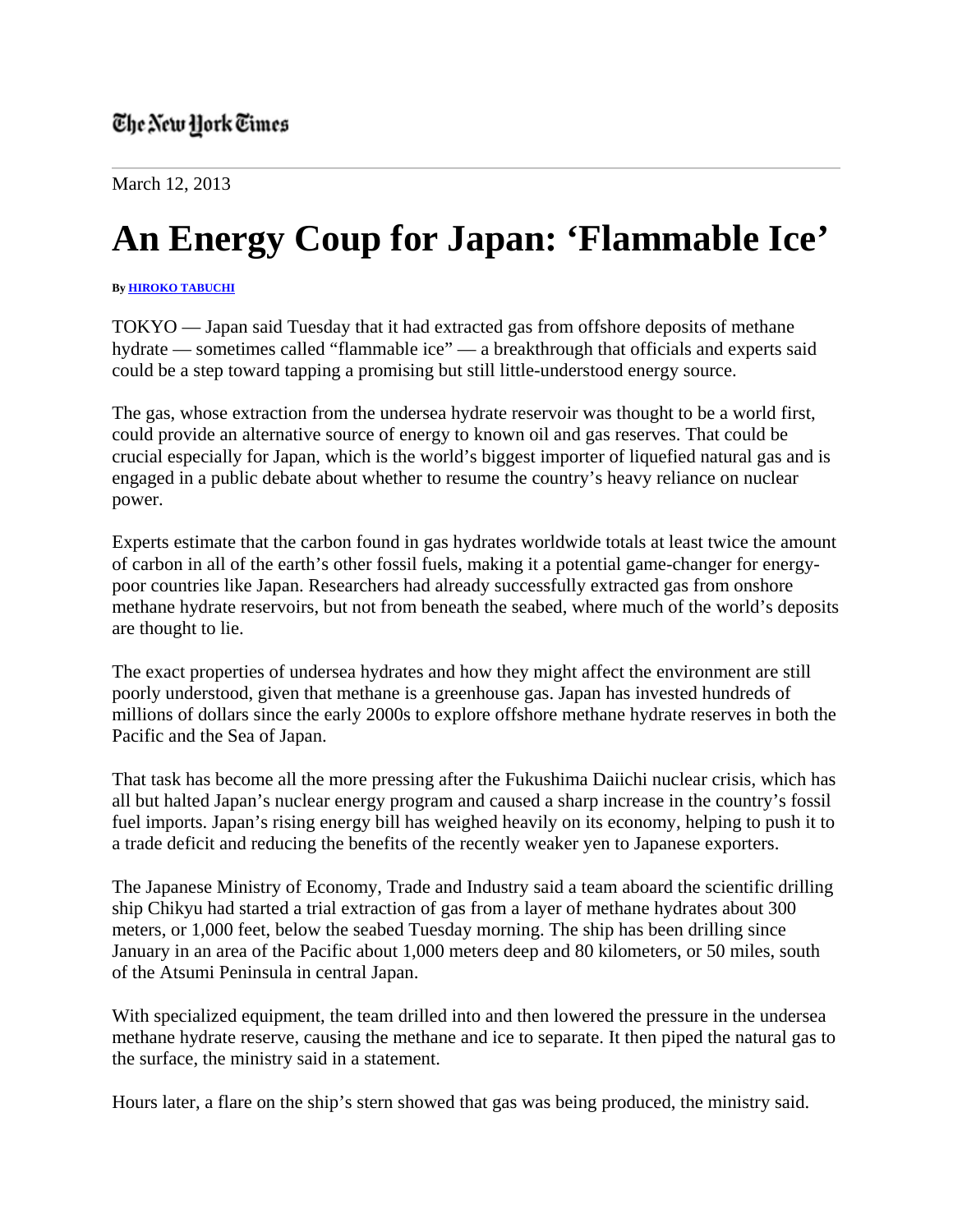"Japan could finally have an energy source to call its own," said Takami Kawamoto, a spokesman for the Japan Oil, Gas and Metals National Corporation, or Jogmec, the state-run company leading the trial extraction.

The team will continue the trial extraction for about two weeks before analyzing how much gas has been produced, Jogmec said. Japan hopes to make the extraction technology commercially viable in about five years.

"This is the world's first trial production of gas from oceanic methane hydrates, and I hope we will be able to confirm stable gas production," Toshimitsu Motegi, the Japanese trade minister, said at a news conference in Tokyo. He acknowledged that the extraction process would still face technical hurdles and other problems.

Still, "shale gas was considered technologically difficult to extract but is now produced on a large scale," he said. "By tackling these challenges one by one, we could soon start tapping the resources that surround Japan."

It is unclear how much the tapping of methane hydrate would affect Japan's emissions or global warming. On one hand, natural gas would provide a cleaner alternative to coal, which still provides Japan with a fifth of its primary energy needs. But new energy sources could also prompt Japan to slow its development of renewable energies or green technologies, hurting its emissions in the long run. Any accidental release of large amounts of methane during the extraction process would also be harmful.

Jogmec estimates that the surrounding area in the Nankai submarine trough holds at least 1.1 trillion cubic meters, or 39 trillion cubic feet, of methane hydrate, enough to meet 11 years' worth of gas imports to Japan.

A separate rough estimate by the National Institute of Advanced Industrial Science and Technology has put the total amount of methane hydrate in the waters surrounding Japan at more than 7 trillion cubic meters, or what researchers have long said is closer to 100 years' worth of Japan's natural gas needs.

"Now we know that extraction is possible," said Mikio Satoh, a senior researcher in marine geology at the institute who was not involved in the Nankai trough expedition. "The next step is to see how far Japan can get costs down to make the technology economically viable."

Methane hydrate is a sherbetlike substance that can form when methane gas is trapped in ice below the seabed or underground. Though it looks like ice, it burns when it is heated.

Experts say there are abundant deposits of gas hydrates in the seabed and in some Arctic regions. Japan, together with Canada, has already succeeded in extracting gas from methane hydrate trapped in permafrost soil. American researchers are carrying out similar test projects on the North Slope of Alaska.